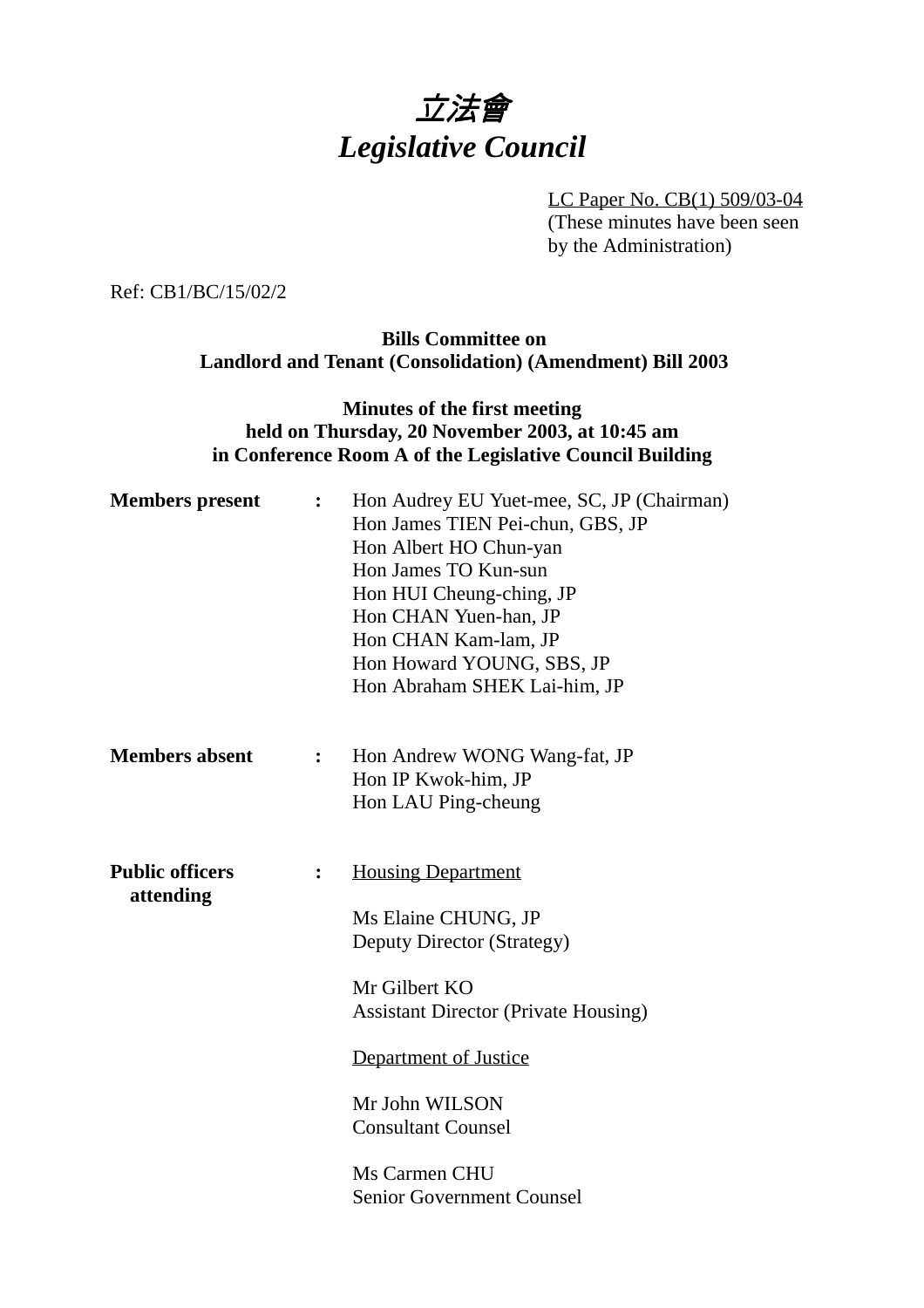|                                            | <u>Rating and Valuation Department</u>                                    |
|--------------------------------------------|---------------------------------------------------------------------------|
|                                            | Mr WONG Chun-siu, JP<br>Deputy Commissioner                               |
|                                            | Mr SIU Kuen-sang<br><b>Acting Assistant Commissioner (Special Duties)</b> |
|                                            | Mr CHAN Kwok-fan<br><b>Senior Rent Officer</b>                            |
| <b>Clerk in attendance :</b> Miss Becky YU | Chief Assistant Secretary (1)1                                            |
| <b>Staff in attendance</b>                 | : Ms Bernice WONG<br>Assistant Legal Adviser 1                            |
|                                            | Mrs Mary TANG<br>Senior Assistant Secretary (1)2                          |

## **I. Election of Chairman**

Nominated by Mr HUI Cheung-ching and seconded by Mr James TIEN, Ms Audrey EU was elected Chairman of the Bills Committee.

| II. | <b>Meeting with the Administration</b>                                       |                                                                                                                            |
|-----|------------------------------------------------------------------------------|----------------------------------------------------------------------------------------------------------------------------|
|     | $(CB(3) 684/02-03)$                                                          | -- The Bill                                                                                                                |
|     | Ref: HD(CR) 5/15/231                                                         | -- The Legislative Council Brief                                                                                           |
|     | <i>(issued by the Housing, Planning)</i><br>and Lands Bureau on 27 May 2003) |                                                                                                                            |
|     | LC Paper No. LS115/02-03                                                     | -- Legal Service Division Report                                                                                           |
|     | LC Paper No. $CB(1)$ 357/03-04(01)                                           | -- Background brief on Landlord and<br>Tenant (Consolidation) (Amendment)<br><b>Bill 2003</b>                              |
|     | LC Paper No. CB $(1)$ 357/03-04 $(02)$                                       | -- Marked-up copy of the Bill                                                                                              |
|     | LC Paper No. CB $(1)$ 357/03-04 $(03)$                                       | -- Assistant Legal Adviser's letters dated<br>2 June and 5 September 2003 to the<br>Administration and the latter's reply) |

2. The Committee deliberated (Index of proceedings attached at **Annex A**).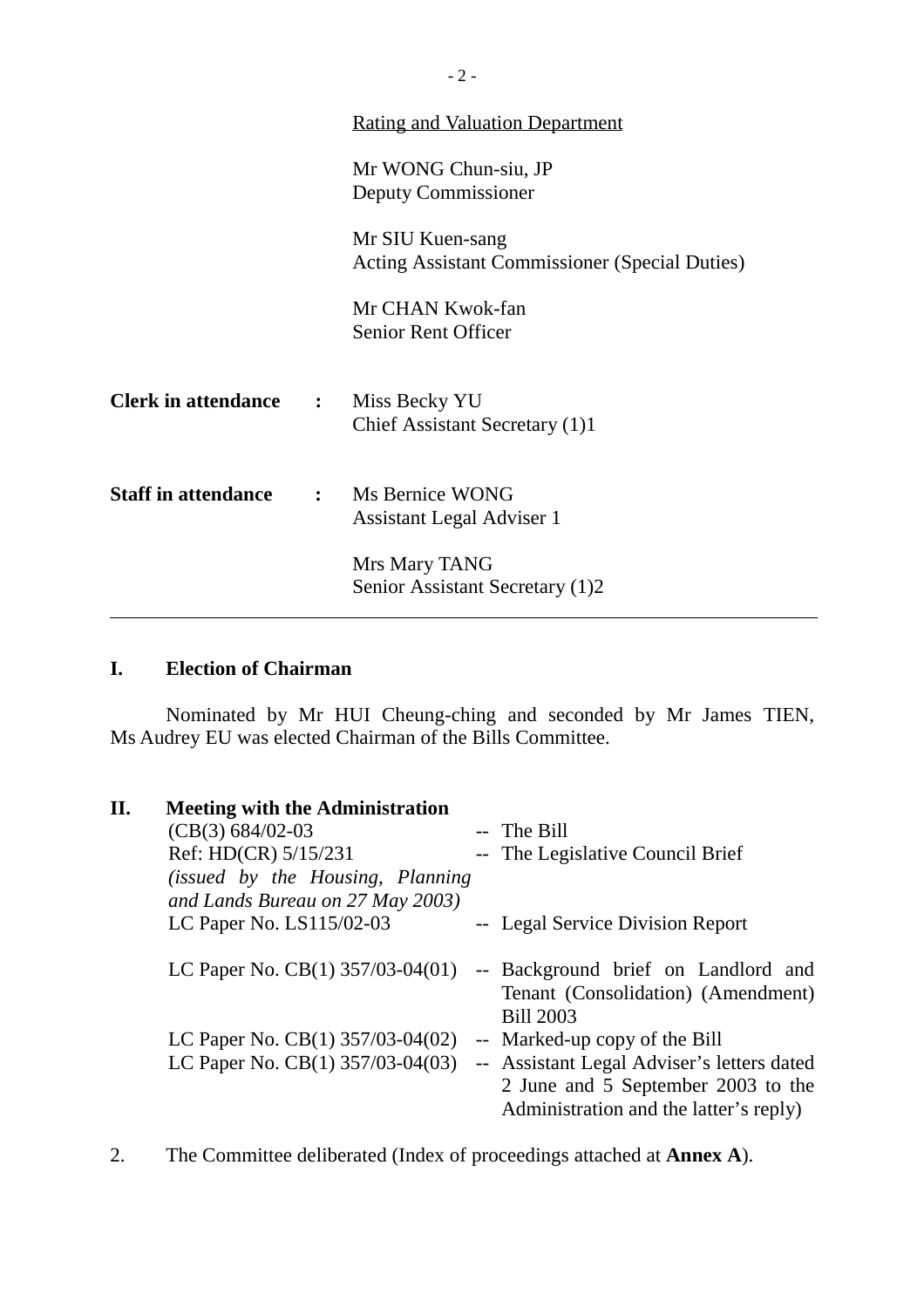3. Mr CHAN Kam-lam declared interest as a member of the Urban Renewal Authority (URA).

4. The Administration was requested to -

- (a) provide the Administration's response to concerns raised by the Hong Kong Bar Association on the proposed relaxation of security of tenure for domestic tenancies;
- (b) provide information on tenancies of leased premises of different rateable values (RV), particularly those of lower RV which comprised major dwellings of low-income households;
- (c) provide details of the respondents of the telephone survey, including their status (landlord/tenant) and monthly household income;
- (d) advise the assumptions, including the forecast in flat supply (with figures), which the Administration had made in reaching the conclusion that the proposed relaxation of security of tenure was timely and had no significant implications on tenants, particularly those low-income households;
- (e) provide a flow chart showing the time frames and the procedures through which a landlord could repossess his premises upon expiry of the tenancy agreement after enactment of the Bill as opposed to that under the prevailing repossession process. To also include in the paper the actions which the landlord might take if the tenant refused to move out of the premises;
- (f) relay to URA members the concern that URA would not have to pay any statutory compensation upon redevelopment as a result of the relaxation of security of tenure provisions, which was at variance with its people-oriented approach and contrary to legitimate expectation. To also request URA to prepare a paper setting out the prevailing compensation mechanism in the event of redevelopment;
- (g) seriously consider making it a standing arrangement that past beneficiaries of subsidized home ownership schemes who could not afford private accommodation could be allowed to apply for public rental housing; and
- (h) provide an implementation time-table showing the time frames and sequence of events, including transitional arrangements, after all the proposals in the Bill come into full operation.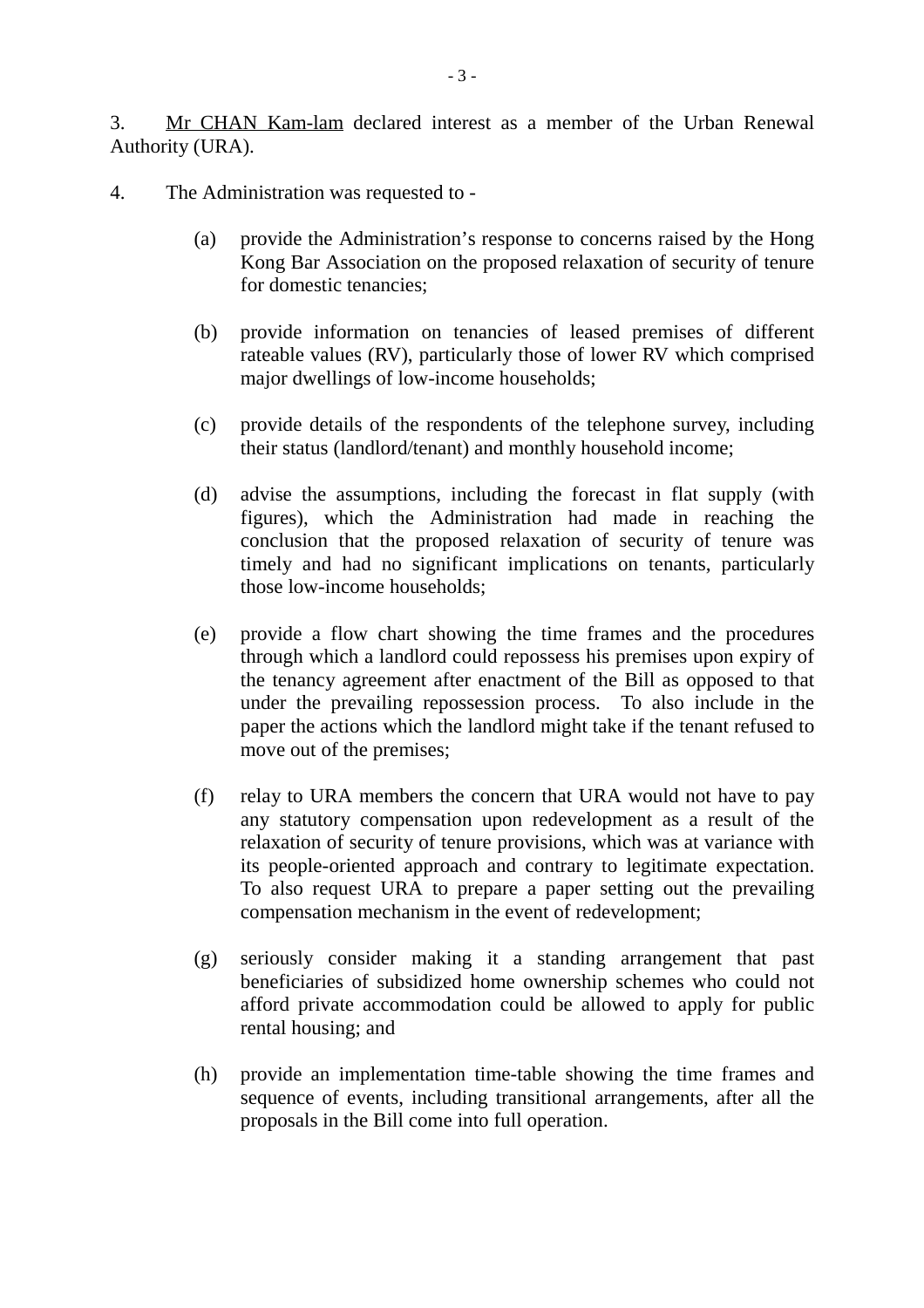5. Members agreed that the following organizations be invited to give their views on the Bill at the next meeting scheduled for Thursday, 18 December 2003, at 8:30 am -

- (a) The Law Society of Hong Kong
- (b) Hong Kong Bar Association
- (c) Hong Kong Institute of Real Estate Administration
- (d) The Hong Kong Institute of Surveyors
- (e) The Real Estate Developers Association of Hong Kong
- (f) Society of Hong Kong Real Estate Agents Ltd.
- (g) Property Agencies Association Ltd.
- (h) The Hong Kong Institute of Housing
- (i) Chartered Institute of Housing Asian Pacific Branch
- (j) Hong Kong Real Estate Agencies General Association
- (k) Urban Renewal Authority
- (l) Hong Kong Owners Club
- (m) Hong Kong Housing Society
- (n) Estate Agents Authority
- (o) Society for Community Organization
- (p) The Association of Buildings, Hok Yuen District-Hunghom
- (q) Shung Tze Houses Owners Incorporation
- (r) Lung Kay Building Owners Incorporation

The Chairman added that members who wished to include other organizations in the list of consultees were requested to contact the Clerk.

(*Post-meeting note* : At members' request, the Hong Kong People's Council on Housing Policy was subsequently added to the list of consultees.)

6. There being no other business, the meeting ended at 12:35 pm.

Council Business Division 1 Legislative Council Secretariat 5 December 2003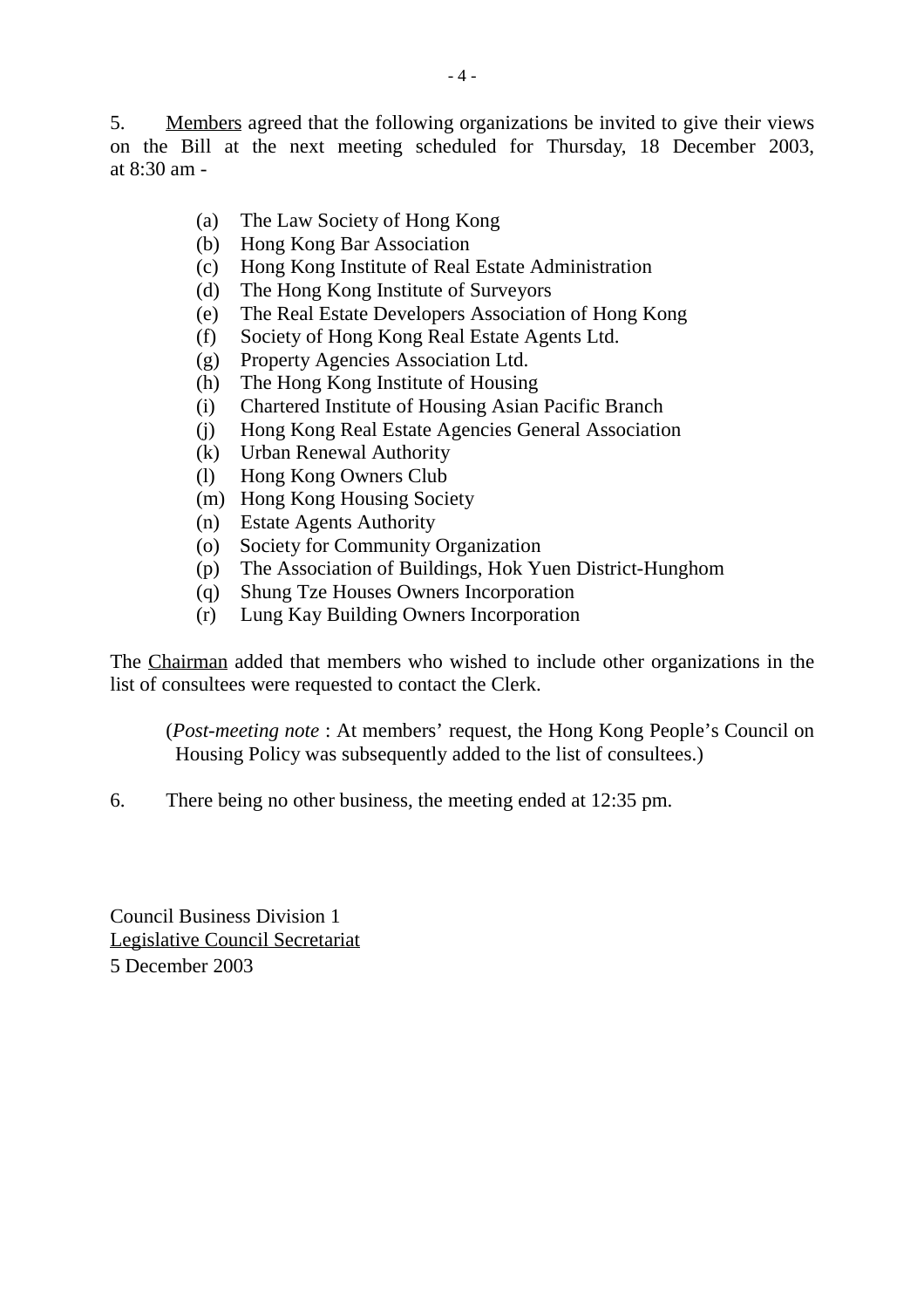#### **Proceedings of the meeting of the Bills Committee on Landlord and Tenant (Consolidation) (Amendment) Bill 2003 Meeting on Thursday, 20 November 2003, at 10:45 am in Conference Room A of the Legislative Council Building**

| <b>Time marker</b> | <b>Speaker</b>                                       | Subject(s)                                                                                                                                                                                                                                             | <b>Action required</b>                                                                                                                                                                                                                                                                                                                                                                                      |
|--------------------|------------------------------------------------------|--------------------------------------------------------------------------------------------------------------------------------------------------------------------------------------------------------------------------------------------------------|-------------------------------------------------------------------------------------------------------------------------------------------------------------------------------------------------------------------------------------------------------------------------------------------------------------------------------------------------------------------------------------------------------------|
| $000000 - 000120$  | Mr James TIEN<br>Ms Audrey EU<br>Mr HUI Cheung-ching | <b>Election of Chairman</b>                                                                                                                                                                                                                            |                                                                                                                                                                                                                                                                                                                                                                                                             |
| 000121 - 000348    | Chairman<br>Mr James TIEN<br>Mr HUI Cheung-ching     | Schedule of meetings and list<br>of organizations to be invited<br>to give views at the next<br>meeting<br>on<br>18 December 2003                                                                                                                      |                                                                                                                                                                                                                                                                                                                                                                                                             |
| 000349 - 000902    | Administration                                       | Briefing on the proposals in<br>the Bill                                                                                                                                                                                                               |                                                                                                                                                                                                                                                                                                                                                                                                             |
| 000903 - 001000    | Mr James TIEN                                        | Liberal Party's in-principle<br>support for the Bill                                                                                                                                                                                                   |                                                                                                                                                                                                                                                                                                                                                                                                             |
| $001001 - 002109$  | Mr James TO<br>Administration<br>Chairman            | Administration's response to<br>Hong<br>Kong<br>Bar<br>the<br>Association's views as set<br>out in paragraphs $11(c)(i)$ to<br>of the Legislative<br>(iv)<br>Council Brief                                                                             | The Administration<br>to<br>provide its response to<br>concerns raised by the<br>Hong<br>Kong<br>Bar<br>Association<br>the<br>on<br>proposed relaxation of<br>security of tenure<br>for<br>domestic tenancies                                                                                                                                                                                               |
| 002110 - 002557    | Mr James TO                                          | Concern about impact of the<br>removal of security of tenure<br>provisions on low-income<br>families, in particular those<br>living<br>cubicles<br>in<br>and<br>bedspace<br>apartments<br>and<br>whether an assessment had<br>been made on such impact | The Administration to<br>advise the assumptions,<br>including the forecast in<br>flat<br>supply<br>(with<br>figures),<br>which<br>the<br>Administration<br>had<br>made in reaching<br>the<br>conclusion<br>that<br>the<br>proposed relaxation of<br>security of tenure was<br>timely<br>and<br>had<br>$\rm no$<br>significant implications<br>on tenants, particularly<br>those<br>low-income<br>households |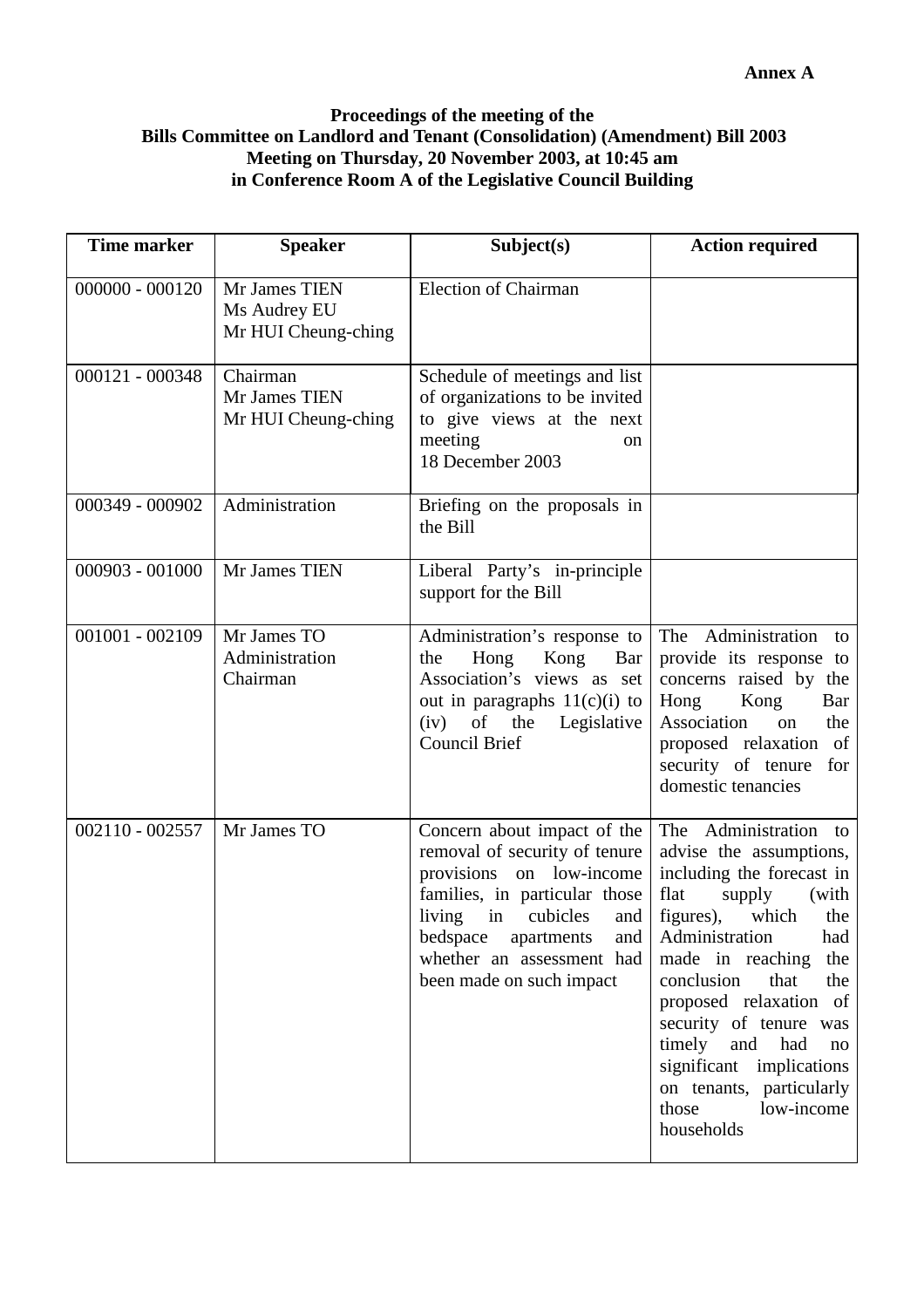| <b>Time marker</b> | <b>Speaker</b>                                | Subject(s)                                                                                                                                                                                                                                                                                                                                                      | <b>Action required</b>                                                                                                                                                                                                                                                                                                                                                                                                                                                |
|--------------------|-----------------------------------------------|-----------------------------------------------------------------------------------------------------------------------------------------------------------------------------------------------------------------------------------------------------------------------------------------------------------------------------------------------------------------|-----------------------------------------------------------------------------------------------------------------------------------------------------------------------------------------------------------------------------------------------------------------------------------------------------------------------------------------------------------------------------------------------------------------------------------------------------------------------|
| 002558 - 002858    | Administration<br>Chairman                    | The need to balance interest<br>landlords<br>between<br>and<br>tenants; survey on tenancies<br>indicated that most tenants<br>did not require security of<br>tenure as they tended to<br>move within two to four<br>sufficiency in<br>the<br>years;<br>supply of housing units in<br>both the public and private<br>rental market                               | The Administration to<br>provide information on<br>tenancies<br>of<br>leased<br>of<br>different<br>premises<br>rateable values<br>$(RV)$ ,<br>particularly those<br>of<br>lower<br><b>RV</b><br>which<br>comprised<br>major<br>dwellings of low-income<br>households                                                                                                                                                                                                  |
| 002859 - 003602    | Mr CHAN Kam-lam<br>Chairman                   | Democratic<br>Alliance<br>for<br>Betterment of Hong Kong's<br>support for the Bill; need to<br>address the situation where<br>the tenant refused to move<br>out of premises upon expiry<br>of contractual tenancy; and<br>whether provisions would be<br>introduced to facilitate the<br>of<br>repossession<br>leased<br>premises upon expiry of the<br>tenancy | The Administration to<br>provide a flow chart<br>showing the time frames<br>and<br>the<br>procedures<br>through which a landlord<br>could<br>his<br>repossess<br>premises upon expiry of<br>the tenancy agreement<br>after enactment of the<br>Bill as opposed to that<br>the prevailing<br>under<br>repossession<br>process.<br>To also include in the<br>paper the actions which<br>the landlord might take<br>if the tenant refused to<br>move out of the premises |
| 003603 - 004002    | Administration<br>Chairman<br>Mr CHAN Kam-lam | of prevailing<br>Application<br>repossession<br>process<br>and<br>procedures<br>situations<br>to<br>where tenants<br>refused to<br>move out of premises upon<br>expiry of contractual tenancy;<br>possibility of shortening the<br>repossession process for such<br>situations; and transitional<br>provisions under clauses 5<br>and 7                         |                                                                                                                                                                                                                                                                                                                                                                                                                                                                       |
| 004003 - 003741    | Mr HUI Cheung-ching                           | Whether security of tenure<br>provisions<br>would<br>be<br>reinstated when the demand<br>in the rental market exceeded<br>its supply                                                                                                                                                                                                                            |                                                                                                                                                                                                                                                                                                                                                                                                                                                                       |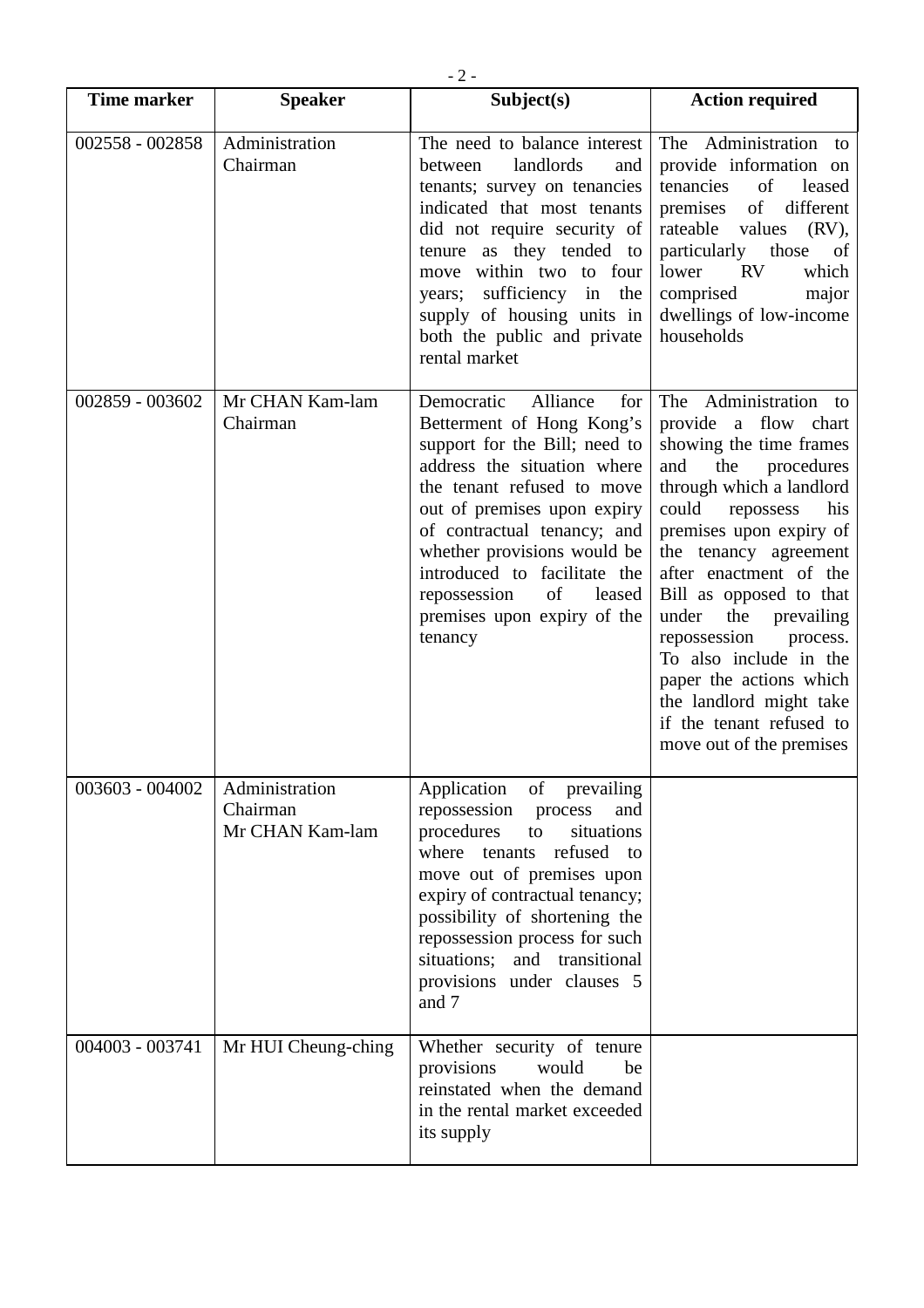|                    |                            | $-3-$                                                                                                                                                                                                                                                                                                                                                                                                                                                                                                                                                                                                                                                                                                                                                                                                                                                                                                                                                                                                                                                                 |                                                                                                                                                                                                                                                                                                                                                                                                      |
|--------------------|----------------------------|-----------------------------------------------------------------------------------------------------------------------------------------------------------------------------------------------------------------------------------------------------------------------------------------------------------------------------------------------------------------------------------------------------------------------------------------------------------------------------------------------------------------------------------------------------------------------------------------------------------------------------------------------------------------------------------------------------------------------------------------------------------------------------------------------------------------------------------------------------------------------------------------------------------------------------------------------------------------------------------------------------------------------------------------------------------------------|------------------------------------------------------------------------------------------------------------------------------------------------------------------------------------------------------------------------------------------------------------------------------------------------------------------------------------------------------------------------------------------------------|
| <b>Time marker</b> | <b>Speaker</b>             | Subject(s)                                                                                                                                                                                                                                                                                                                                                                                                                                                                                                                                                                                                                                                                                                                                                                                                                                                                                                                                                                                                                                                            | <b>Action required</b>                                                                                                                                                                                                                                                                                                                                                                               |
| 003742 - 004741    | Administration<br>Chairman | The rental market and the<br>forecast in the supply<br>of<br>units;<br>rental<br>balance<br>of<br>supply and demand to<br>be<br>achieved by 2006<br>and<br>thereafter to be adjusted by<br>market<br>forces<br>through<br>application list, changes in<br>land use, etc                                                                                                                                                                                                                                                                                                                                                                                                                                                                                                                                                                                                                                                                                                                                                                                               | The Administration to<br>advise the assumptions,<br>including the forecast in<br>flat<br>supply<br>(with<br>figures),<br>which<br>the<br>Administration<br>had<br>made in reaching<br>the<br>conclusion<br>that<br>the<br>proposed relaxation of<br>security of tenure was<br>timely<br>and<br>had<br>no<br>significant implications<br>on tenants, particularly<br>those<br>low-income<br>household |
| 004742 - 000108    | Mr Albert HO<br>Chairman   | Need to address the impact of<br>removing security of tenure<br>on low-income families, in<br>particular<br>single-parent<br>families or those with no<br>fixed income who would<br>difficulty in finding<br>have<br>accommodation<br>rental<br>as<br>they were not welcome by<br>most landlords; difficulty in<br>meeting<br>the<br>stringent<br>eligibility<br>criteria<br>for<br>subsidized public housing; no<br>objection to the removal of<br>security of tenure provisions<br>for tenancies above a certain<br>rental level; need to draw a<br>line on RV under which<br>security of tenure would still<br>apply as it was all along the<br>Administration's policy to<br>protect the under-privileged;<br>request for provision<br>- of<br>details of the respondents of<br>telephone survey; concern<br>that the proposed removal of<br>security of tenure provisions<br>would have the effect of<br>absolving developers and the<br>Urban Renewal Authority<br>(URA) from paying statutory<br>compensation to tenants upon<br>expiry of contractual tenancy |                                                                                                                                                                                                                                                                                                                                                                                                      |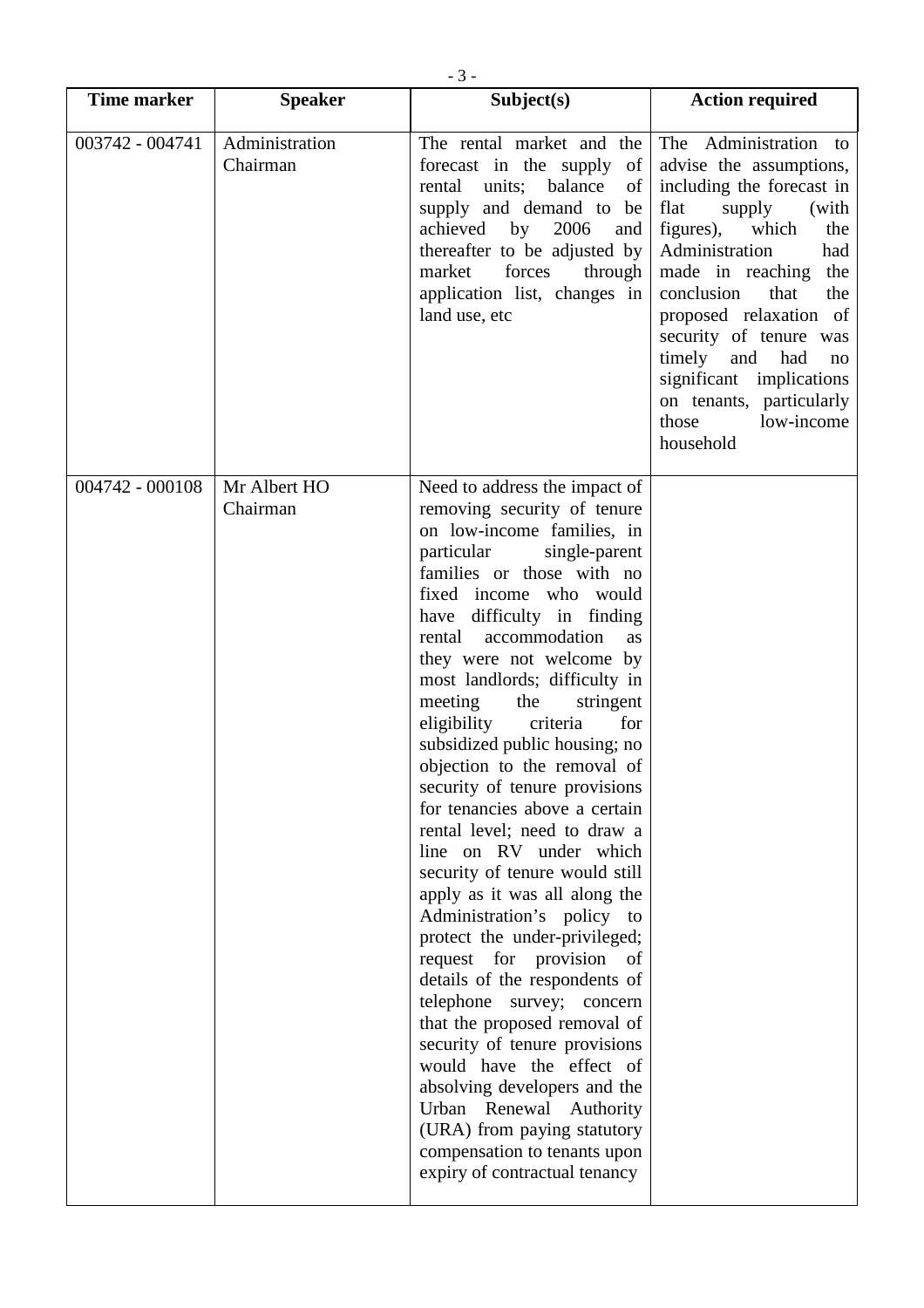| <b>Time marker</b> | <b>Speaker</b>                 | Subject(s)                                                                                                                                                                                                                                                                                                                                                                                                           | <b>Action required</b>                                                                                                                                                                            |
|--------------------|--------------------------------|----------------------------------------------------------------------------------------------------------------------------------------------------------------------------------------------------------------------------------------------------------------------------------------------------------------------------------------------------------------------------------------------------------------------|---------------------------------------------------------------------------------------------------------------------------------------------------------------------------------------------------|
| 000109 - 010154    | Administration                 | Democratic Party's request<br>for drawing a line on RV<br>under which the security of<br>tenure provisions would still<br>apply; views on Consultation<br>Paper and the results of<br>telephone<br>survey; parity<br>treatment to URA and other<br>landlords;<br>and<br>private<br>developers' decision whether<br>offer<br>non-statutory<br>to<br>compensation having regard<br>to their own redevelopment<br>plans |                                                                                                                                                                                                   |
| 010155 - 010712    | Mr Albert HO<br>Administration | Results of telephone survey;<br>whether respondents<br>and<br>aware that the Bill<br>were<br>might have the effect of<br>absolving developers from<br>paying<br>statutory<br>compensation to tenants upon<br>expiry of contractual tenancy                                                                                                                                                                           | The Administration<br>to<br>provide details of the<br>respondents<br>of<br>the<br>telephone<br>survey,<br>including their<br>status<br>(landlord/tenant)<br>and<br>monthly<br>household<br>income |
| 010713 - 011526    | Miss CHAN Yuen-han             | Concern that rentals would<br>be pushed up as a result of<br>the relaxation of security of<br>tenure; and need to assess<br>impact of the relaxation on<br>low-income families                                                                                                                                                                                                                                       |                                                                                                                                                                                                   |
| $011527 - 011750$  | Administration<br>Chairman     | decreasing trend<br>The<br>of<br>rental level since 1997;<br>inability of some owners of<br>lower<br>units<br>rental<br>in<br>Mongkok and Shamshuipo to<br>find tenants owing to ample<br>supply of rental units in the<br>property market;<br>average<br>waiting time for public rental<br>housing (PRH) shortened to<br>2.1 years; and the existing<br>rental market and tenancy<br>situation                      |                                                                                                                                                                                                   |
| $011751 - 012018$  | Mr Abraham SHEK<br>Chairman    | Concern about the impact of<br>security of<br>relaxation of<br>low-income<br>tenure<br>on<br>families<br>who<br>needed<br>protection                                                                                                                                                                                                                                                                                 |                                                                                                                                                                                                   |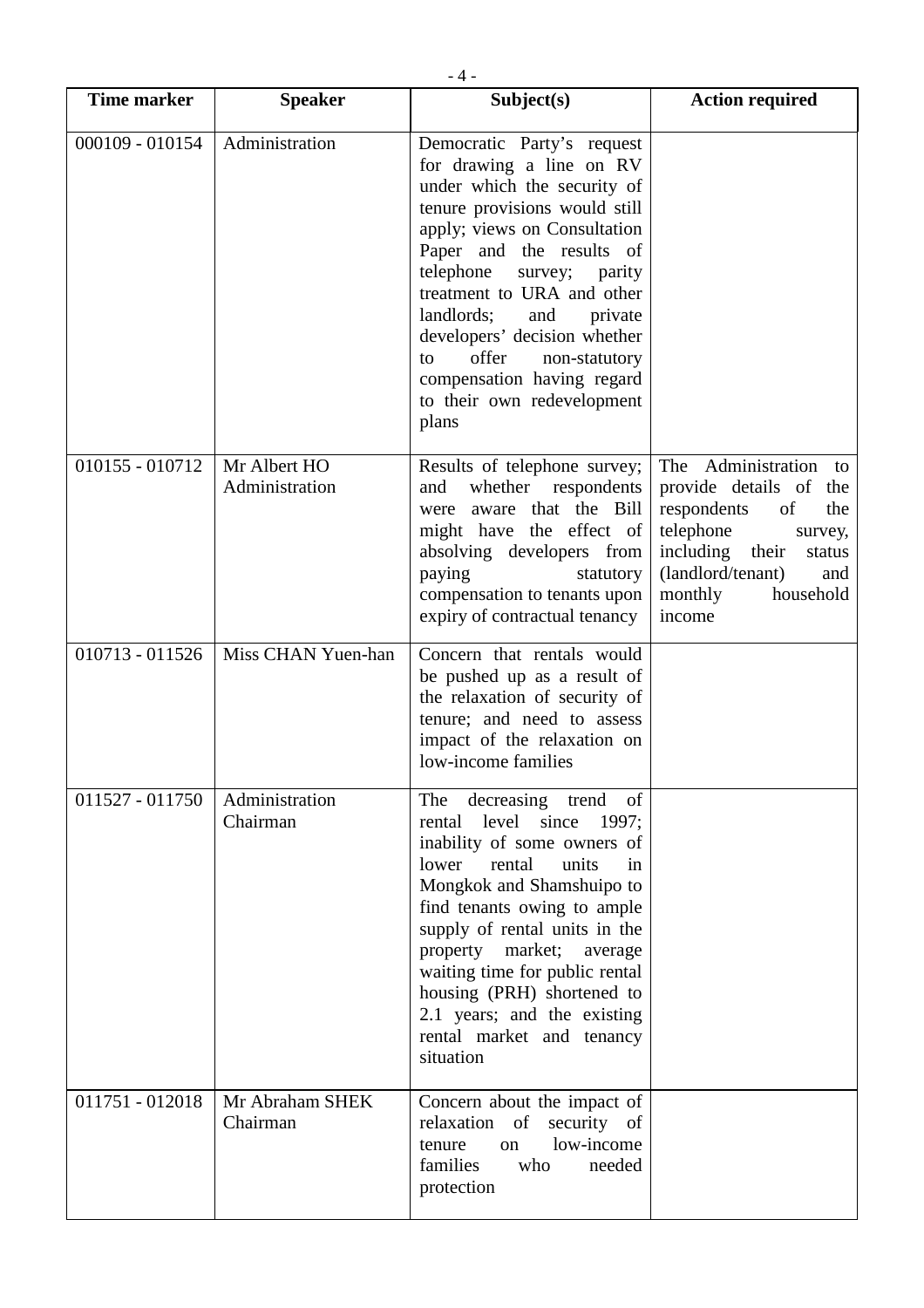| <b>Time marker</b> | <b>Speaker</b>             | Subject(s)                                                                                                                                                                                                                                                                                                                                                                                | <b>Action required</b>                                                                                                                                                                                                                                                                                                                                                                                                                                                                                                                                                 |
|--------------------|----------------------------|-------------------------------------------------------------------------------------------------------------------------------------------------------------------------------------------------------------------------------------------------------------------------------------------------------------------------------------------------------------------------------------------|------------------------------------------------------------------------------------------------------------------------------------------------------------------------------------------------------------------------------------------------------------------------------------------------------------------------------------------------------------------------------------------------------------------------------------------------------------------------------------------------------------------------------------------------------------------------|
| 012019 - 012557    | Mr Albert HO               | Legitimate expectation<br>of<br>affected<br>by<br>tenants<br>redevelopment<br>obtain<br>to<br>statutory compensation from<br>developers or URA;<br>and<br>that<br>concern<br>past<br>beneficiaries of subsidized<br>ownership (SHO)<br>home<br>schemes who could<br>not<br>afford<br>private<br>accommodation<br>were<br>not<br>eligible for PRH                                          |                                                                                                                                                                                                                                                                                                                                                                                                                                                                                                                                                                        |
| 012558 - 012657    | Administration<br>Chairman | Discretion of the Housing<br>Authority in approving PRH<br>for past SHO beneficiaries;<br>statutory basis<br>for<br>no<br>redevelopment compensation<br>for tenants once security of<br>removed;<br>tenure<br>was<br>of<br>discretion<br>private<br>developers<br>and<br><b>URA</b><br>to<br>consider<br>non-statutory<br>compensation having regard<br>to their own development<br>plans | The Administration to<br>seriously<br>consider<br>making it a standing<br>arrangement so that past<br>SHO beneficiaries who<br>could not afford private<br>accommodation could be<br>allowed to apply for<br>PRH; and to relay to<br><b>URA</b><br>members<br>the<br>concern that URA would<br>not have to pay any<br>statutory compensation<br>upon redevelopment as a<br>result of the relaxation of<br>of<br>security<br>tenure<br>provisions, which was at<br>variance with its people-<br>oriented<br>approach and<br>legitimate<br>contrary<br>to<br>expectation |
| 012658 - 012822    | Mr Abraham SHEK            | The<br>people-oriented<br>approach adopted by URA<br>which operated in accordance<br>with its own legislation                                                                                                                                                                                                                                                                             |                                                                                                                                                                                                                                                                                                                                                                                                                                                                                                                                                                        |